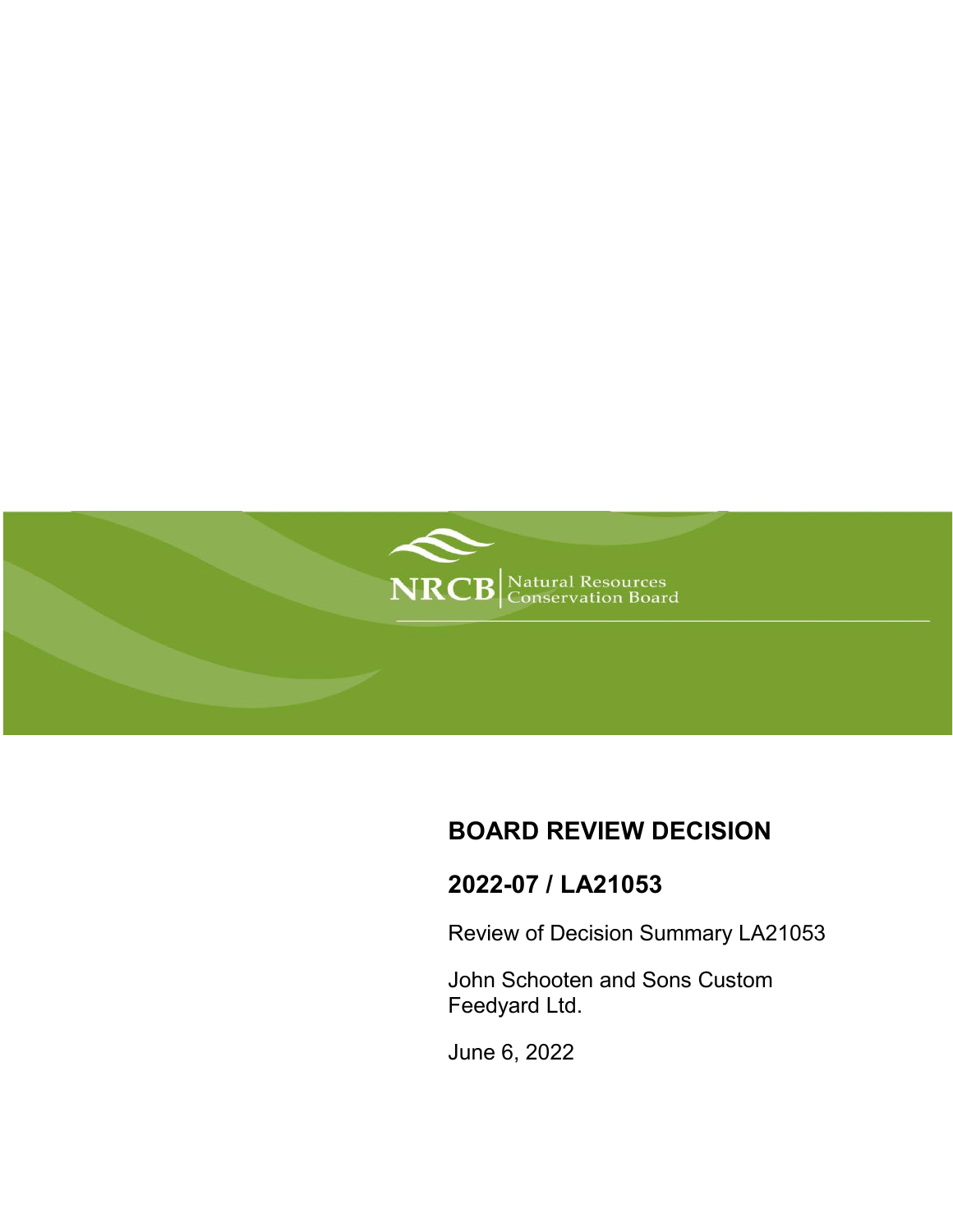**The Board issues this decision document, following its written review of Decision Summary LA21053, held pursuant to the** *Agricultural Operation Practices Act* **(AOPA).**

# **Background**

On March 17, 2022, a Natural Resources Conservation Board (NRCB) approval officer issued Decision Summary LA21053 (Decision), in relation to an application by John Schooten and Sons Custom Feedyard Ltd. (Schooten) to expand an existing beef confined feeding operation (CFO) by constructing additional pens, a catch basin, and to increase beef finisher numbers to 75,000. The existing CFO is located at S½ 8-21-24 W4M and N½ 5-21-24 W4M in Vulcan County (County). The approval officer approved the application, with conditions.

A Request for Board Review (RFR) of the Decision was filed by Schooten on April 7, 2022. The RFR asked the Board to remove Condition #3 and modify Condition #8.

On April 26, 2022, NRCB Board Decision RFR 2022-04 was released, advising that the Board had determined that a written review on the request to remove Approval Condition #3 and on the request to modify Approval Condition #8 was warranted.

The written review submission filing deadline was set to be May 11, 2022, and the reply submission deadline was set to be May 18, 2022. A submission from the approval officer was received on May 4, 2022, and from the Schootens on May 11, 2022. Reply submissions were received from Vulcan County and the approval officer; both met the May 18, 2022, deadline.

## **Board Deliberations**

### **Request to Remove Approval Condition #3**

Condition #3 in Approval LA21053 states:

3*.* The permit holder shall conduct a Traffic Impact Assessment. The Traffic Impact Assessment shall be done according to the guidelines provided by Vulcan County together with Alberta Transportation (as applicable) and provided to Vulcan County for follow up. The results of the assessment shall be provided to Vulcan County prior to commencing construction. The NRCB delegates the oversight of this process, including scope, details, resulting commitments, and compliance, to Vulcan County.

The Shootens' RFR requested that Condition #3 be removed, and included several assertions, including the following:

- The Schootens have entered into a Road Use Agreement (that includes a TIA) and that "this type of partnership better suits the needs of both parties."
- The distance of the intersection of Provincial Highway 547 and Municipal Range Road 244 puts the Schooten CFO outside of the "jurisdiction of Alberta Transportation and suggests the Municipality has discretion as to how they will support the development. Therefore, with the adoption of a Road Use Agreement, a condition associated with the feedlot permit is not required."
- "While the point was made in the Decision Summary that there will be additional traffic, no thresholds or information was presented as to when a TIA should be implemented."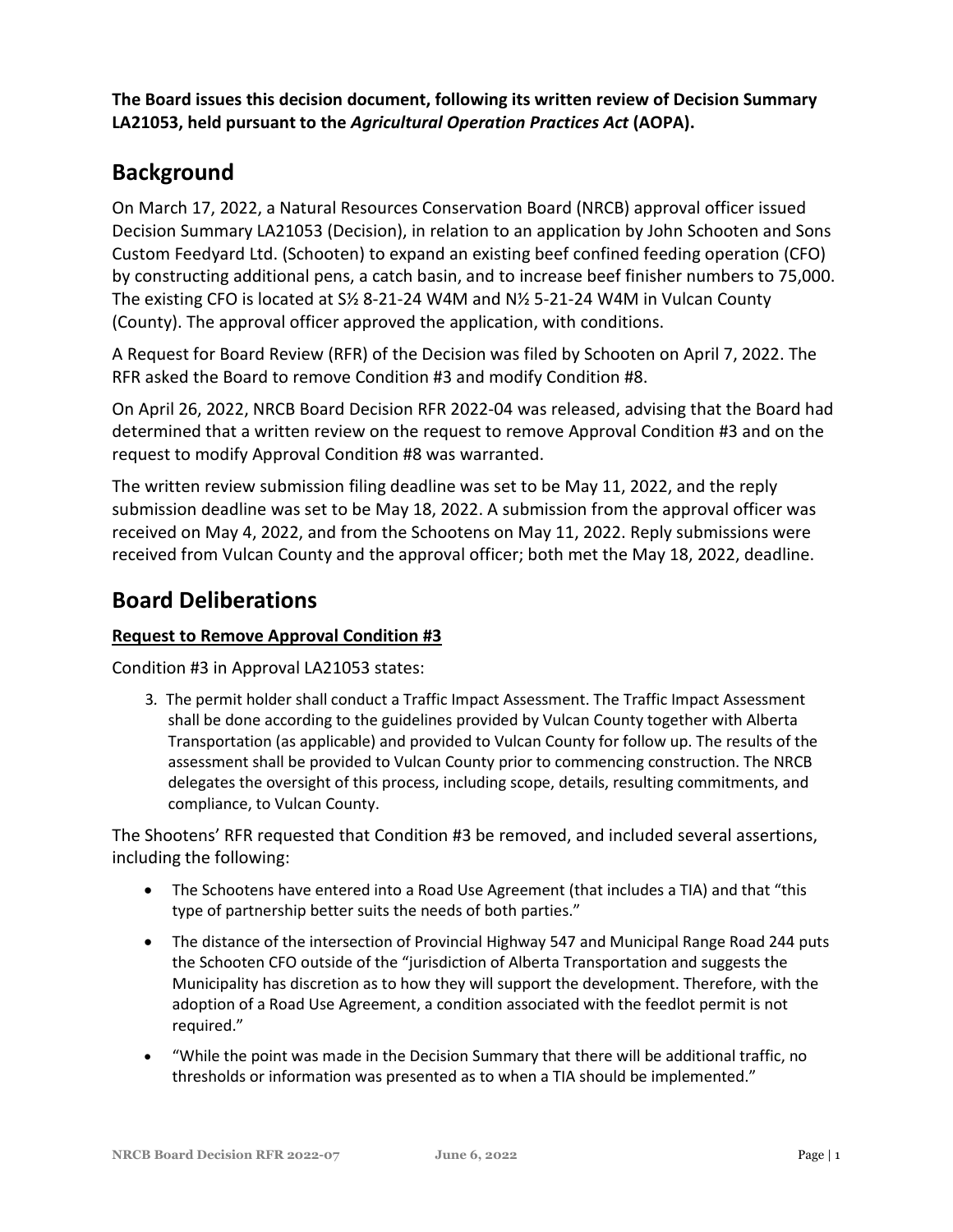In their RFR, the Schootens included an April 6, 2022, letter from Mr. Schneider, Reeve of Vulcan County that stated:

- The County and Schootens have entered into a road use agreement to address the concerns regarding the applicant's use of Vulcan County infrastructure, and the road use agreement includes a Traffic Impact Assessment.
- Vulcan County supports removing Condition #3.

In their May 11, 2022, hearing submission, the Schootens outlined several considerations related to the request to remove permit condition 3, including the following:

- "Traffic impact assessments is not legislation found in AOPA" and "The approval officer did not provide reasons why the TIA could not be addressed by the municipality."
- The permit condition [3] is "too restrictive, causes unwarranted construction delays and puts them in a competitive disadvantage" and the "TIA appears to place potential highway improvement costs onto the [applicant]".
- "A traffic impact assessment is included in [the road use agreement], but there are no construction restrictions associated with the TIA delivery."

A May 11, 2022, email from Mr. Mike Kiemele of Vulcan County to the Schootens included an unsigned Road Use Agreement between Vulcan Country and the Schootens. This agreement included several considerations, including confirmation that the County "has the direction, control and management of all roads, excluding Provincial Highways, within its municipality boundaries pursuant to the Municipal Government Act, R.S.A. 2000, c. M-26." In addition to outlining potential cost assignments to the Schootens, the unsigned agreement addressed the requirement for a Traffic Impact Assessment:

30. In consideration of the permission hereby granted by the County for use of the Designated Roads and Haul Routes, the Developer covenants and agrees to the following:

o. Conduct a Traffic Impact Assessment (TIA). The TIA shall be done according to Alberta Transportation guidelines. The Scope of the TIA shall be submitted to Vulcan County prior to the TIA being initiated for approval. The TIA shall be provided to the County for review and use.

The Schootens submitted a Traffic Impact Assessment proposal from MPE Engineering Ltd., dated April 29, 2022, that included a signed "Confirmation of Assignment".

In Decision Summary LA21053, the approval officer outlined comments provided by Ms. Erickson, Manager of Development Services with Vulcan County, and Ms. Olsen, Development and Planning Specialist, Alberta Transportation.

Ms. Erickson made several comments related to a traffic impact assessment requirement:

- Highway 547 and Range Road 244 sightlines, highway design, and traffic volumes are the reasons for the request that a traffic impact assessment be completed.
- The County requests that the requirement to complete a Traffic Impact Assessment be included as a condition in the NRCB permit.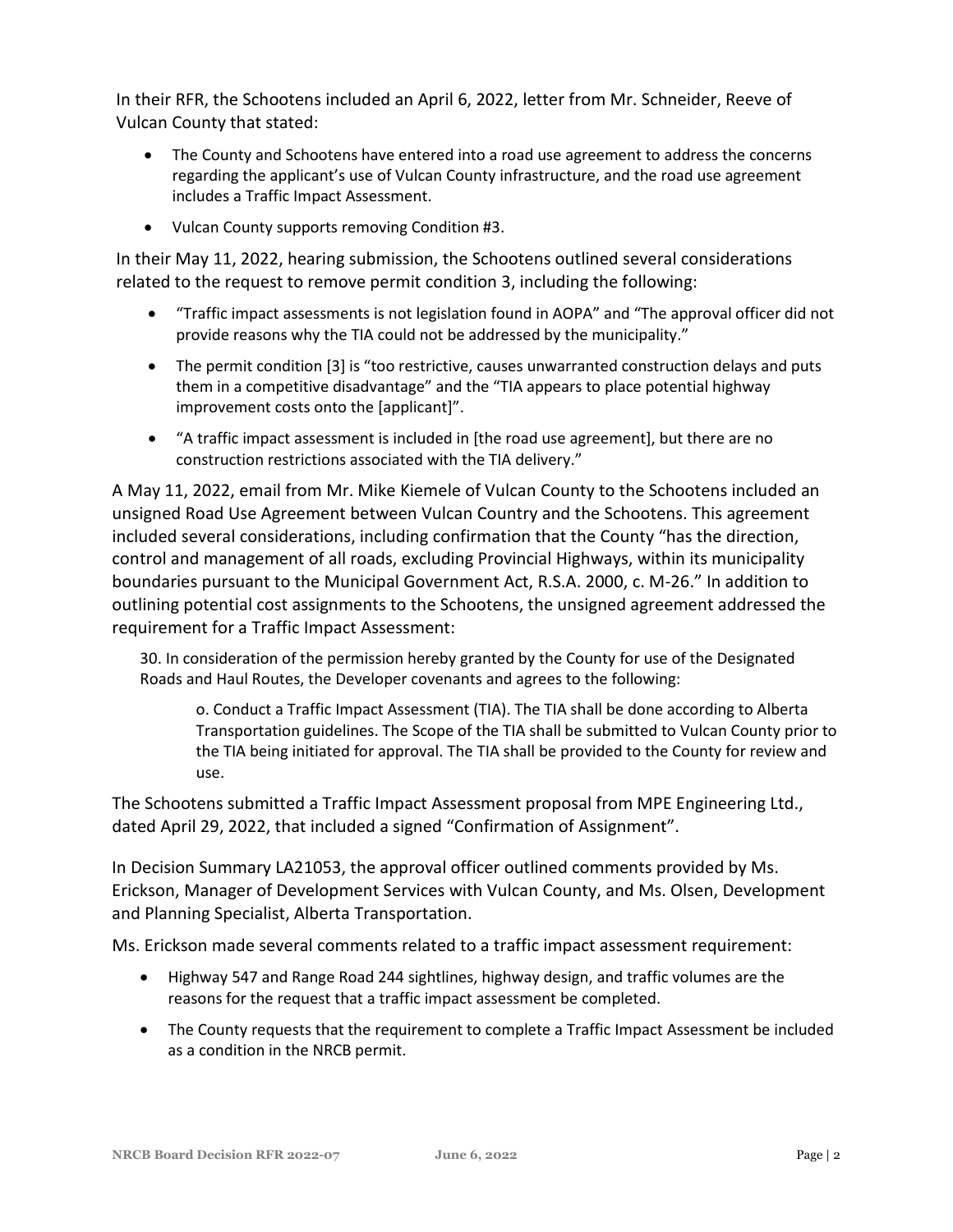• Given the "NRCB is the approval body for this application, and the development is outside of the highway control zone, it is imperative that the NRCB engage Alberta Transportation and that a Traffic Impact Assessment be completed prior to an approval being granted."

The Board notes that Alberta Transportation offered the following guidance to the approval officer during the permit application review process (Decision Summary LA21052, section 3):

In her response, Ms. Olsen stated that the subject site is well removed from the provincial highway system and connected to this system through local road systems. Therefore, a permit from her department is not required. She recommended that because of the types and volume of traffic generated by the development, the county should request a traffic impact assessment.

She continued to state that they have no objections/concerns with the issuance of a permit. A copy of all responses mentioning concerns in respect to road safety in the area of the RR 244 and HW 547 intersection were later forwarded to Ms. Olsen for her consideration. In a follow up conversation and email, Ms. Olsen stated that she had no further comments but supports Vulcan County's request for a traffic impact assessment.

In response to the approval officer's follow up request for clarification regarding who would conduct a TIA, Ms. Olsen stated that such an assessment would typically be the result of a condition in a development permit issued by the responsible approving authority, to be completed by the developer.

The decision summary also included concerns from directly affected parties that Highway 547 and Range Road 244 is a "dangerous intersection", that "traffic has increased over the years", that "increased traffic will increase risk", and that "a traffic impact assessment is necessary".

In reviewing the Schootens' request to remove Condition #3, the Board first reviewed whether the approval officer has jurisdiction to impart a condition requiring a traffic impact assessment.

## *Are TIAs a matter that would normally be considered by a municipality when issuing a development permit?*

The approval officer asserted that the requirement for a TIA is within the jurisdiction of AOPA:

• 9. The authority of the approval officer to require a traffic impact assessment ("TIA") is found in section 20(1)(b)(i) of the Agricultural Operation Practices Act ("AOPA"). That provision requires an approval officer to "consider matters that would normally be considered if a development permit were being issued."

### Alberta Transportation's Traffic Impact Assessment Guideline states:

Prior to the approval of a subdivision, pre-development planning or development, Alberta Transportation (TRANS) may require the completion of a TIA. For subdivision and developments within the highway control zones, TRANS is responsible to ensure that the proponent addresses transportation issues including access removals, public road intersection treatments, setbacks, etc. prior to issuing a permit or a waiver. For developments outside the highway control zones, the municipality is responsible to ensure that the impacts to the highway are addressed prior to issuing their development permits in consultation with TRANS. Municipalities are responsible to identify which proposals could impact the highway and are encouraged to refer subdivision proposals, development applications, and traffic impact assessments to TRANS for technical review and recommendations, and support, prior to the municipality issuing a permit [emphasis added].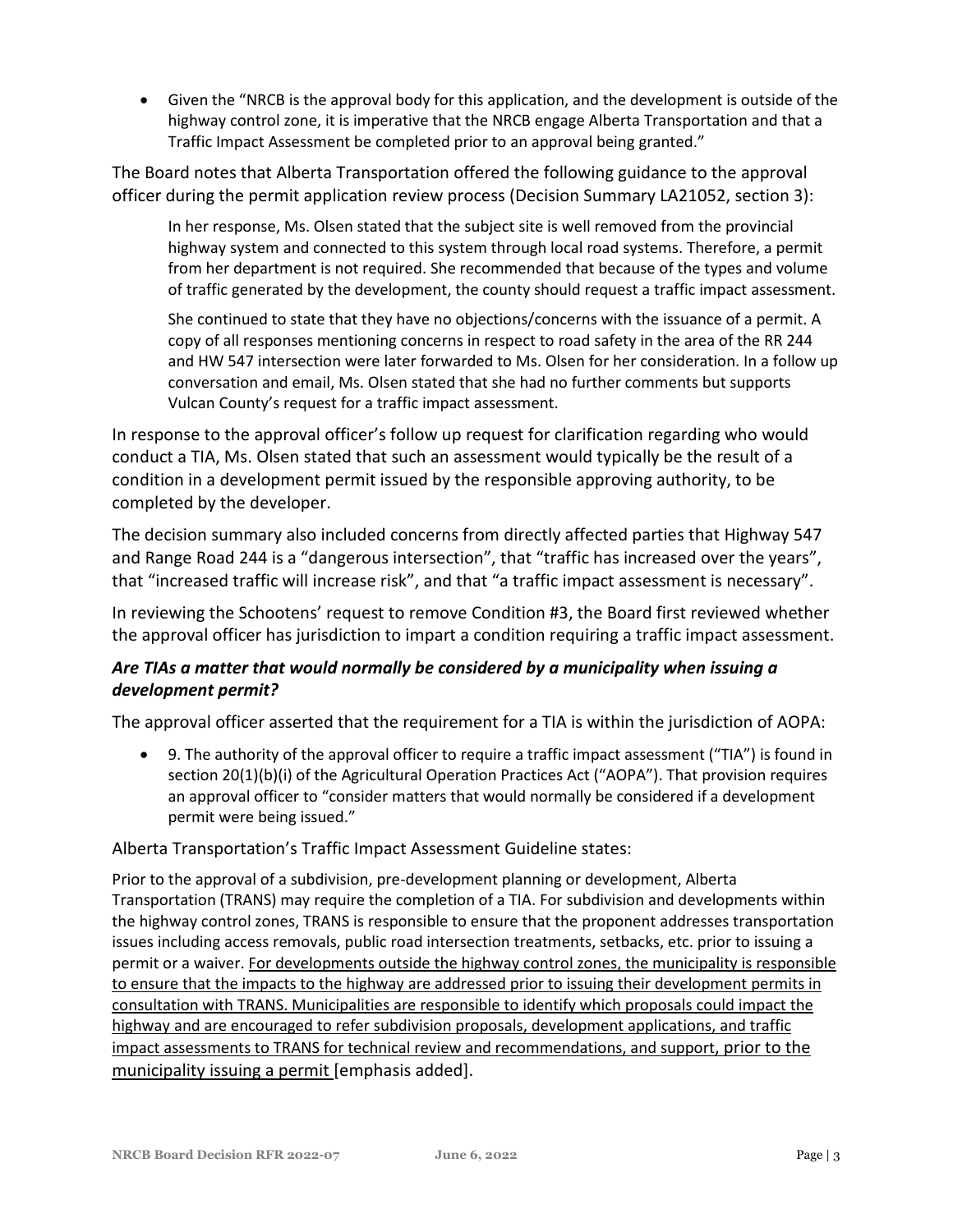The Board finds it noteworthy that the Alberta Transportation Alberta Traffic Impact Assessment Guideline describes the municipal government authority and responsibility to "identify which proposals could impact the highway" for developments that are "outside the highway control zones." Further, this guideline states that municipalities "are encouraged to refer…traffic impact assessments to TRANS for technical review and recommendations…prior to the municipality issuing a permit."

The Board acknowledges the Schooten RFR observation that NRCB Approval Policy 2016-7 states that it would be impractical and inefficient for the NRCB to attempt to manage road use (agreements) through AOPA permits. The Board notes Field Services' submission that LA21053 Condition #3 requires a TIA, not a road use agreement.

The Board concludes that the requirement for a Traffic Impact Assessment is a matter that would normally be considered by a municipality when it issues a development permit which, in turn, satisfies the approval officer's interpretation of AOPA 20(1)(b)(i). Therefore, the Board finds that the approval officer's inclusion of Condition #3 is well within her authority under AOPA.

## *Should Condition #3 be removed?*

The Schootens requested that the Board provide guidance as to "…how, and when, an AO should include a TIA as a permit condition for a confined feeding operation (CFO)."

Field Services' hearing submission paragraphs 15 through 20 provide useful background on the role of the approval officer, the Approval Policy, and the need for independent decision making while balancing the need for consistency in permit decisions. The approval officer acknowledged that typically the NRCB would not "initiate or request an applicant to conduct a traffic impact assessment." In this case, the approval officer determined that the request from the County to include a TIA, supported by Alberta Transportation, was sufficient to require the inclusion of a condition that is not part of a standard NRCB permit evaluation process. The Board sees no need to venture any further down a policy path on behalf of Field Services on this matter.

The Board notes that the County expressed concern that the approval officer improperly placed follow up and implementation requirements stemming from the TIA on the County. The County further stated that it does not have the jurisdiction to oversee projects under the jurisdiction of Alberta Transportation.

In the Decision Summary, the approval officer acknowledged that "there seems to be some confusion about who is to initiate the traffic impact assessment in the context of a CFO application under AOPA." The approval officer explained her rationale in resolving "this apparent dilemma:

I determined that it will be necessary, under section 20(1)(b)(i) of AOPA, to include a condition for this approval, requiring the applicant to conduct a traffic impact assessment relating to risk at the HW 547 – RR244 intersection and to provide the document to Vulcan County. The consequences of the assessment will be moved forward by Vulcan County. In part, this is because municipalities "have autonomy for land use decisions and development approvals and have the ability to undertake improvements and recover the costs of growth from developers through agreements (i.e., development agreements and off-site levies for new or expanded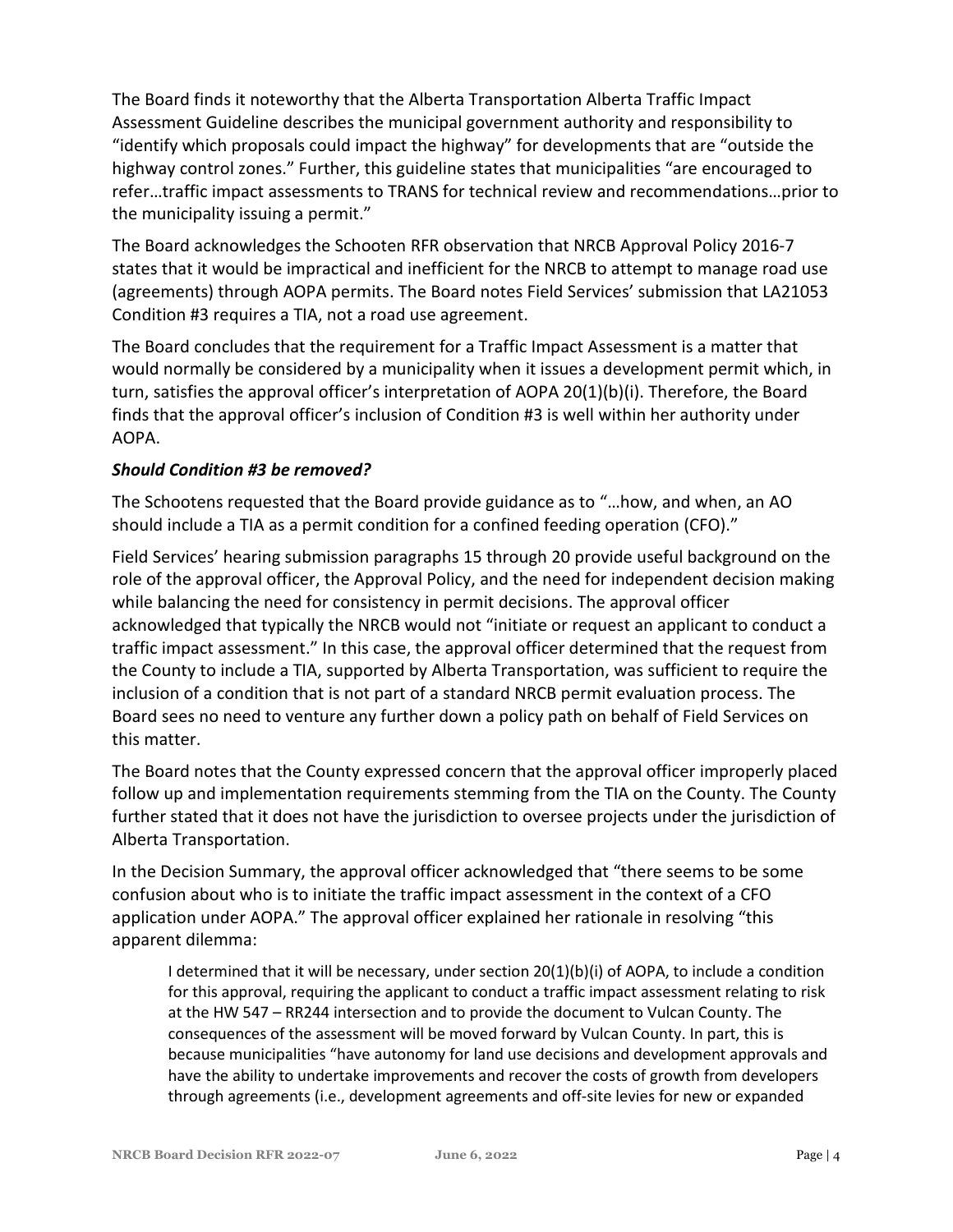transportation infrastructure)" (from Alberta, Traffic Impact Assessment Guidelines, February 2021).

The Board observes that AOPA is silent with respect to the approval officer's authority to direct municipalities to take any action, including matters that would be related to the follow up and implementation of a TIA. Nonetheless, the Board finds that the wording of Condition #3 is sufficiently broad and does not restrict or impose the County to do anything outside of its jurisdiction.

The Board observes that Vulcan County's intent to pursue a Traffic Impact Assessment, in keeping with the TRANS TIA Guideline, is consistently reflected in the submissions. While the Board acknowledges the letter from the County's Reeve dated April 6, 2022, stating "Vulcan County supports removing condition #3", that letter included no rationale that allows the Board to consider contradicting the County's previously and clearly stated position that a TIA be completed "prior to an approval being granted". In fact, the Reeve's letter served to confirm that a TIA will be required, and acknowledges the County's and Schootens' mutual intent to complete a TIA. The Board further notes the Schootens demonstrated willingness to honour the County's request for a TIA, given the signed "Confirmation of Assignment" between the Schootens and MPE Engineering Ltd., dated April 29, 2022.

In granting this review, the Board acknowledges that the onus is on the party requesting the review to persuade the Board that the requested relief (in this case, the removal of Condition #3) is warranted. The Board finds that there is insufficient evidence to conclude that Vulcan County has changed its position regarding its intent to include a TIA requirement, particularly given the collective willingness of the parties to conduct a TIA and given that the County ultimately retains control of how the results of the TIA will be implemented. Given that the Schooten's and the County have reached agreement that a TIA is necessary, the Board cannot identify the remedy being sought.

The Board finds that Condition #3 is within the scope and authority of the approval officer. The Board rejects the request to remove Condition #3.

### **Request to Modify Approval Condition #8**

Condition #8 in Approval LA21053 states:

8. The permit holder shall submit soil testing records of all manure spreading lands on an annual basis in October of each year to the NRCB, starting in October of 2022.

Condition #8 is carried over from municipal development permit #98-0-12. The Board notes that the October reporting requirement has been in place since 1998 when that permit was issued, and there is no indication in the Decision Summary that a change was requested by the operator as part of its application.

The Schootens requested that the reporting month for soil testing records of all manure spreading lands be changed from October to December.

No party to this proceeding opposed the Schootens' request to change the reporting month for soil testing records. The Board finds that changing the reporting month from October to December is reasonable and does not impact risk to the environment whatsoever.